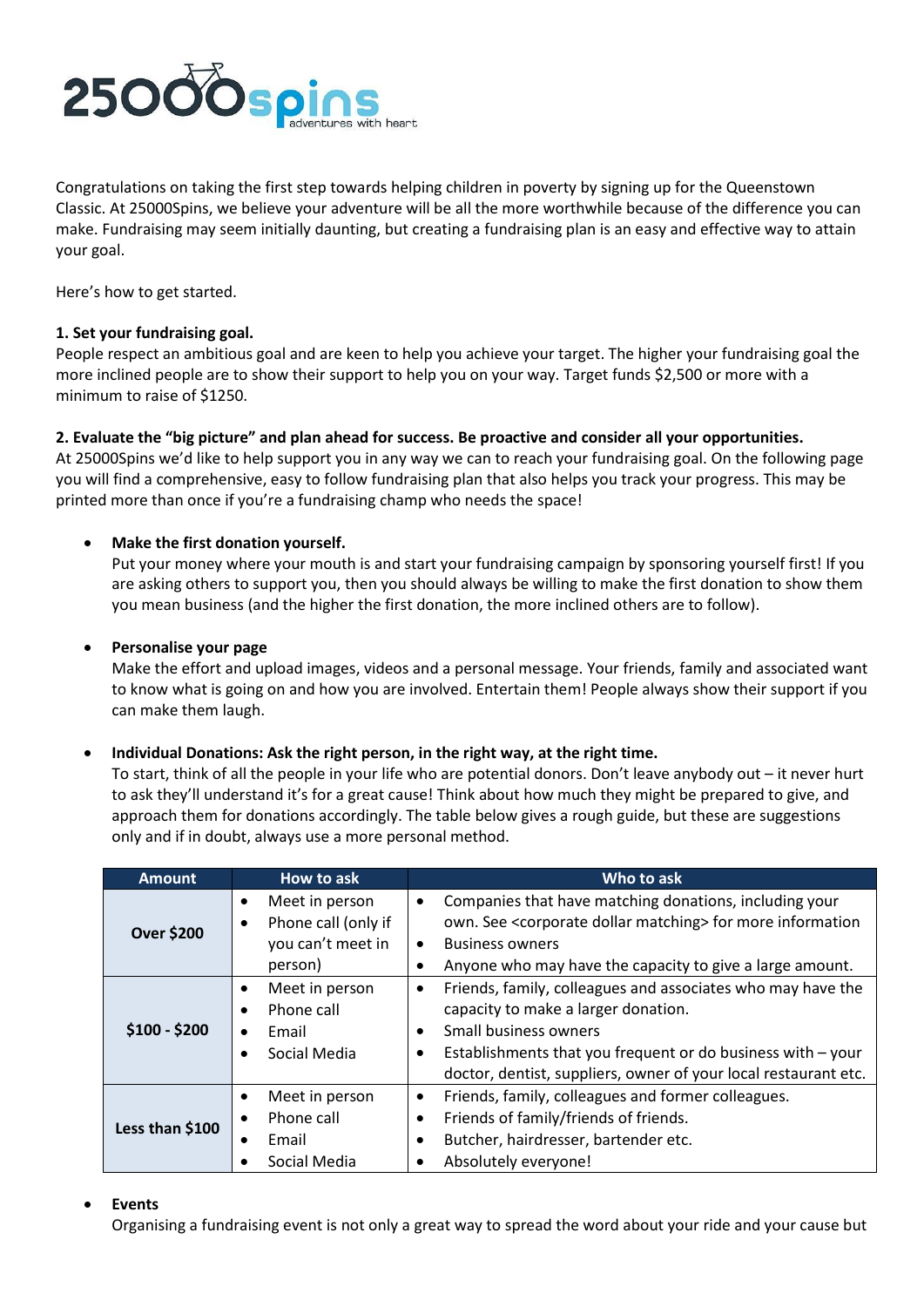is also a fantastic way to fundraise because your donors also get something in return! See our comprehensive <event planning page> to get some ideas and see how successful this method has been for some of our riders in the past.

# **Make the most of technology**

Technology and social media allows you to reach a huge audience – share your page with everyone and don't forget to make regular updates about your progress. Quite often the largest donations are by the people you least expect, so get the word out to friends, colleagues, suppliers and clients and tell everyone what you are doing to support a great cause. The more people you communicate with, the more support you will receive. Try our <email templates>, and consider including some <25000 Spins media> in your posts.

## **Get some media**

Contacting your local newspaper is a great way to increase the impact of your fundraising and to publicise events. Local media love stories about local people doing interesting things, especially when it's for a good cause. You would also be supporting us to get the word out about the event. Don't forget that your workplace, church or other community organisation may also publish a newsletter are usually delighted to help support a good cause for a member or employee. See our <media guide> for helpful template letters.

### **3. Keep track of your progress and don't forget to repeat, remind and reward.**

## **Repeat**

The more times you email, post, or publicise your cause, the wider an audience you are likely to reach.

## **Remind**

People are busy, and even those who intend to donate won't always get to it right away. One or two weeks is usually a good time to follow up an earlier request. Also, don't forget to remind people of your events as the date gets closer.

### **Reward**

Thank those who do donate and remember that they will appreciate regular progress updates throughout your fundraising, photos and stories from your ride and a final debrief when all is said and done. Make them feel great for being part of a good cause – they deserve it!

# **Need help?**

Don't be afraid to contact us at adventures@25000spins.com. 25000Spins would like to support you in any way we can to help you reach your goals.